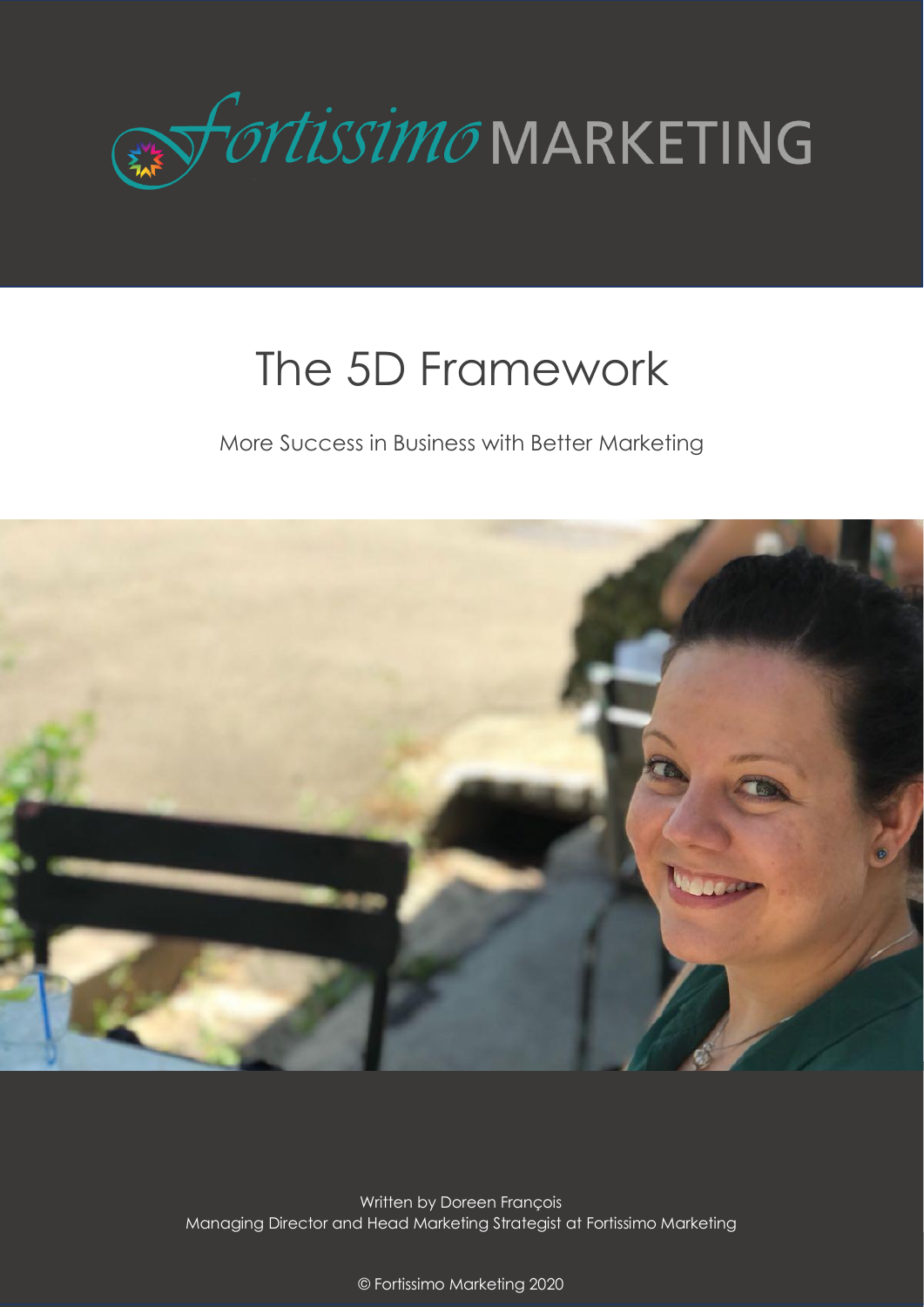Dear Business Owner,

Thank you for requesting your free copy of the Fortissimo Marketing 5D Framework!

If you're reading this, your major concerns would obviously be revolving around how to grow your business. You're looking for the best ways in which to reach your target market, and ultimately, increase your business' revenue.

This guide has been written to take you through the strategic framework we use for our clients here at Fortissimo Marketing: the "5D Framework". We apply this framework when consulting with our clients and help them put an actionable marketing plan in place that will systematically help them achieve their goals for business growth with marketing.

We've found it works really well and naturally, we use the 5D Framework in our own strategic planning, too!

We know this framework will be valuable to your business as long as it is actually implemented. As you most likely already know, the best theoretical work is absolutely useless unless acted upon!

We hope you enjoy this eBook and wish you the greatest success for you and your business' future!

With best regards,

#### Doreen François

Managing Director/Head Marketing Strategist **Fortissimo Marketing**

P.S.: If you'd like us help you with this process, we do have options available for how we can work together with you. After all, working with business owners on their marketing strategies is our specialty and what we love doing most!

To book in for a chat, simply select a suitable time at [www.calendly.com/fortissimo](http://www.calendly.com/fortissimo) and we will give you a call – 100% obligation-free, of course!

P.P.S.: Join our online community in our FREE Facebook group [here.](http://www.facebook.com/groups/fortissimomarketing)

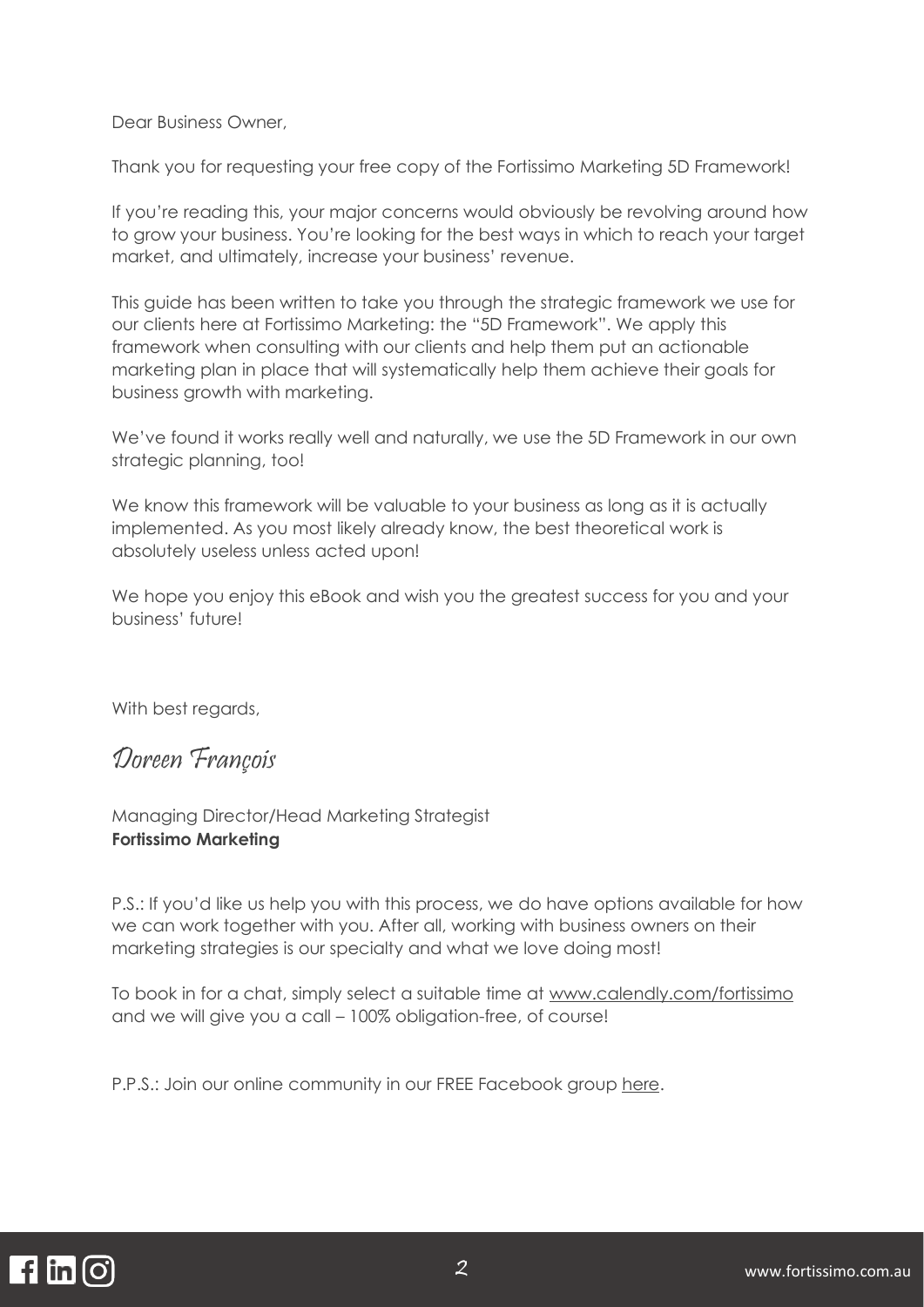## The Fortissimo Marketing 5D Framework

*More Success in Business with Marketing*

## **Contents**

| $\triangleright$ Understanding Your Business<br>> Your Products/Services<br>$\triangleright$ Objectives/Goals<br>$\triangleright$ Identifying Your Ideal Client<br>> Your Unique Selling Proposition (USP) |  |
|------------------------------------------------------------------------------------------------------------------------------------------------------------------------------------------------------------|--|
|                                                                                                                                                                                                            |  |
| $\triangleright$ Things Your Prospects Need to Know                                                                                                                                                        |  |
|                                                                                                                                                                                                            |  |
| $\triangleright$ Your Irresistible Offer<br>$\triangleright$ Risk Reversal<br>$\triangleright$ Educational Gated Assets (aka Lead Magnets                                                                  |  |
|                                                                                                                                                                                                            |  |
| $\triangleright$ Strategic Marketing Campaigns                                                                                                                                                             |  |
|                                                                                                                                                                                                            |  |
| $\triangleright$ Getting It Done<br>$\triangleright$ Scheduling & Automation                                                                                                                               |  |
|                                                                                                                                                                                                            |  |

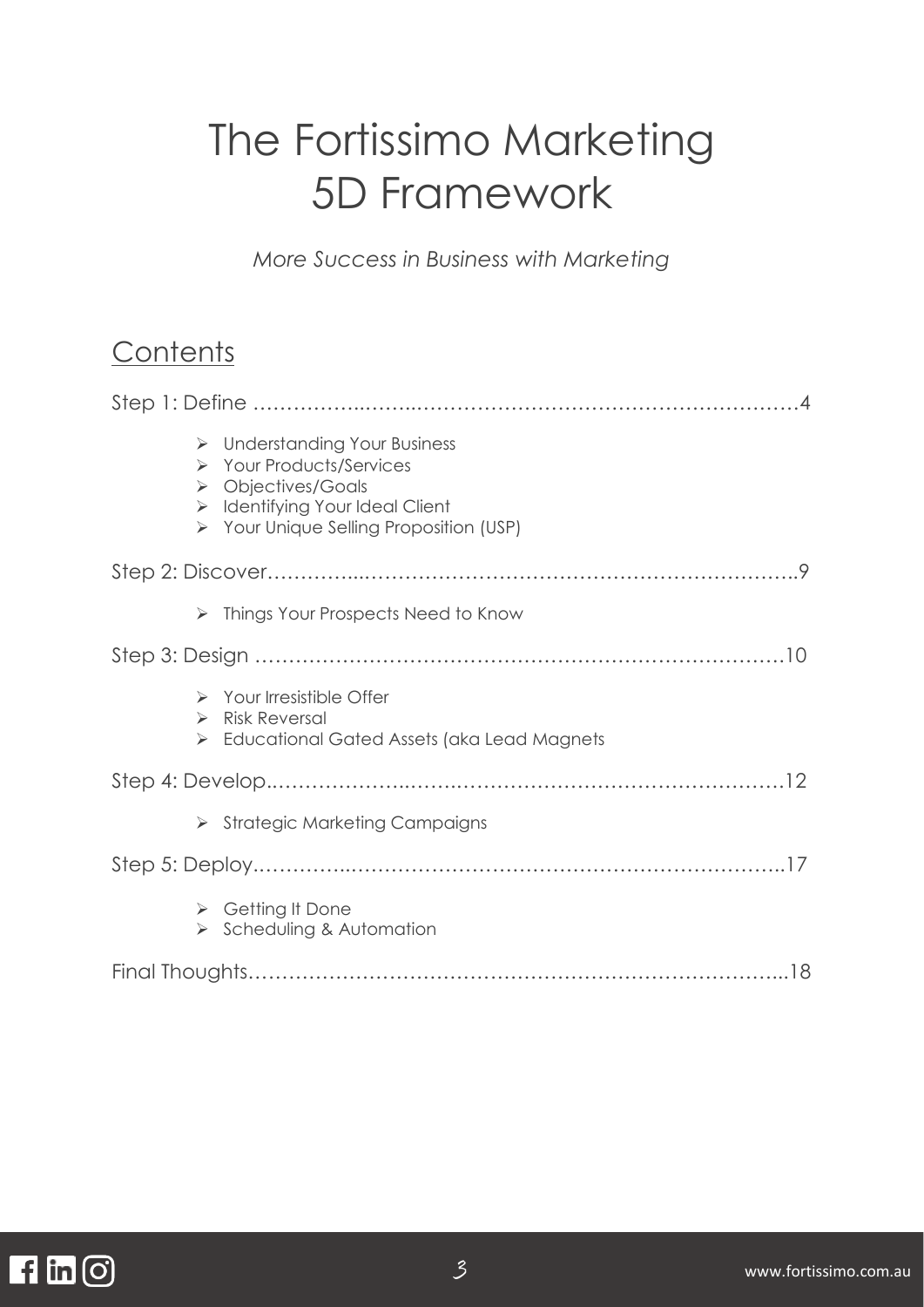## **Step 1: Define**

This is by far the most important step, so please don't gloss over it!

Do yourself and your business a favour and put in the effort to work through this thoroughly because as a result, you'll have a solid foundation that will help you make better-educated marketing decisions for your business.

You'll also avoid wasting your precious marketing dollars on strategies that don't work for you!

#### 1.1. Understanding Your Business

This is an important place to start that forms the basis of any marketing plan. Without a clear idea of where your business is at right now, measuring the results from your marketing activities will be, at best, vague guess-work, and you won't know what activities are working for you.

It's so easy for us to get all technical in answering these questions, because we are so used to our respective fields and industries, but often the person we're speaking to has no idea what we're talking about!

To make things as clear as possible for yourself and anyone you will be talking to, answer these questions in words that a layperson would be able to understand, avoid any fancy jargon, and really keep it as simple as possible.

| What industry are you in? Notified that the state of the state of the state of the state of the state of the state of the state of the state of the state of the state of the state of the state of the state of the state of |
|-------------------------------------------------------------------------------------------------------------------------------------------------------------------------------------------------------------------------------|
| What is your current annual revenue? Letter that the contract of the contract of the contract of the contract of the contract of the contract of the contract of the contract of the contract of the contract of the contract |
| What is happening in your business right now? __________________________________                                                                                                                                              |
|                                                                                                                                                                                                                               |
|                                                                                                                                                                                                                               |

#### 1.2. Your Products & Services

Define your business' products and services. Make a list of all of them.

\_\_\_\_\_\_\_\_\_\_\_\_\_\_\_\_\_\_\_\_\_\_\_\_\_\_\_\_\_\_\_\_\_\_\_\_\_\_\_\_\_\_\_\_\_\_\_\_\_\_\_\_\_\_\_\_\_\_\_\_\_\_\_\_\_\_\_\_\_\_\_\_\_\_\_\_\_\_\_\_\_\_

\_\_\_\_\_\_\_\_\_\_\_\_\_\_\_\_\_\_\_\_\_\_\_\_\_\_\_\_\_\_\_\_\_\_\_\_\_\_\_\_\_\_\_\_\_\_\_\_\_\_\_\_\_\_\_\_\_\_\_\_\_\_\_\_\_\_\_\_\_\_\_\_\_\_\_\_\_\_\_\_\_\_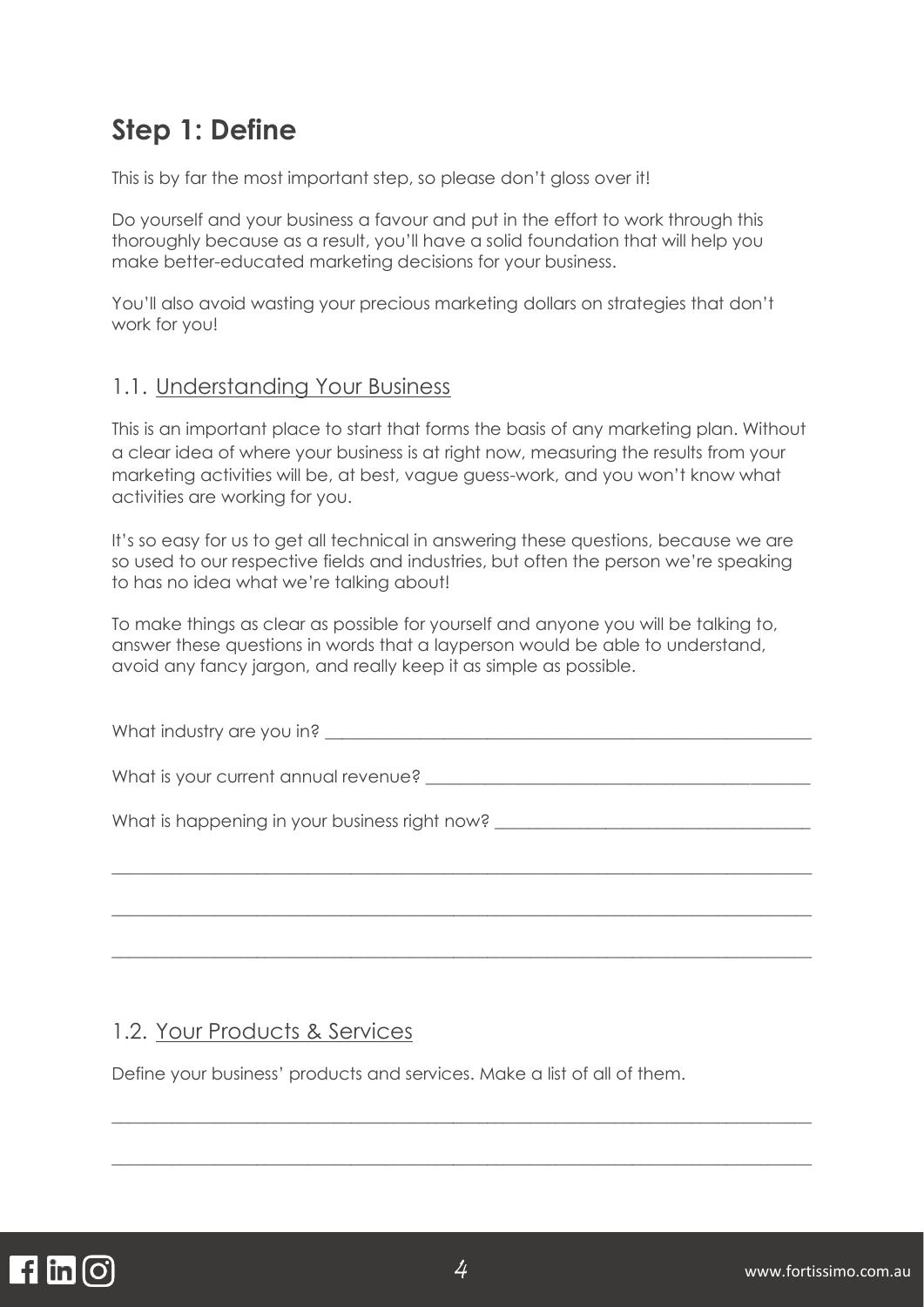Once you're done, select the 1-2 products or services that are the most important to you and your business.

\_\_\_\_\_\_\_\_\_\_\_\_\_\_\_\_\_\_\_\_\_\_\_\_\_\_\_\_\_\_\_\_\_\_\_\_\_\_\_\_\_\_\_\_\_\_\_\_\_\_\_\_\_\_\_\_\_\_\_\_\_\_\_\_\_\_\_\_\_\_\_\_\_\_\_\_\_\_\_\_\_\_

\_\_\_\_\_\_\_\_\_\_\_\_\_\_\_\_\_\_\_\_\_\_\_\_\_\_\_\_\_\_\_\_\_\_\_\_\_\_\_\_\_\_\_\_\_\_\_\_\_\_\_\_\_\_\_\_\_\_\_\_\_\_\_\_\_\_\_\_\_\_\_\_\_\_\_\_\_\_\_\_\_\_

 $\_$  , and the set of the set of the set of the set of the set of the set of the set of the set of the set of the set of the set of the set of the set of the set of the set of the set of the set of the set of the set of th

When making your selection, you could consider it in terms of the revenue they bring in, or even keep it as simple as what you are best at or enjoy doing the most – after all, isn't that why you got into business in the first place?

Don't be afraid to narrow your focus – it's too easy to fall into the trap of keeping your offerings broad and always promoting EVERYTHING you do, rather than zeroing in on one area at a time. This can cause your prospects to become confused and not make a buying decision at all, because consumer psychology tells us that a confused mind always says "no".

\_\_\_\_\_\_\_\_\_\_\_\_\_\_\_\_\_\_\_\_\_\_\_\_\_\_\_\_\_\_\_\_\_\_\_\_\_\_\_\_\_\_\_\_\_\_\_\_\_\_\_\_\_\_\_\_\_\_\_\_\_\_\_\_\_\_\_\_\_\_\_\_\_\_\_\_\_\_\_\_\_\_

\_\_\_\_\_\_\_\_\_\_\_\_\_\_\_\_\_\_\_\_\_\_\_\_\_\_\_\_\_\_\_\_\_\_\_\_\_\_\_\_\_\_\_\_\_\_\_\_\_\_\_\_\_\_\_\_\_\_\_\_\_\_\_\_\_\_\_\_\_\_\_\_\_\_\_\_\_\_\_\_\_\_

\_\_\_\_\_\_\_\_\_\_\_\_\_\_\_\_\_\_\_\_\_\_\_\_\_\_\_\_\_\_\_\_\_\_\_\_\_\_\_\_\_\_\_\_\_\_\_\_\_\_\_\_\_\_\_\_\_\_\_\_\_\_\_\_\_\_\_\_\_\_\_\_\_\_\_\_\_\_\_\_\_\_

What are the 1-2 offerings you're going to focus on (at least for now)?

#### 1.3. Objectives/Goals

Take a look at your current situation and define your goals. This might sound a bit cliché but it's such an important step! Start with your long-term goals and reverseengineer them back to break them down into short term goals.

Make them specific so that you know exactly what it will look like when you achieve them.

Goals are important to your business because they remind you of where you want to be by a certain point in time, therefore triggering you to realise what needs to be done today, to make sure you're on track.

If you don't set specific goals, you have nothing to work towards, and without clarity of where you want to go (and why!), you won't be able to put a plan in place that will get you there.

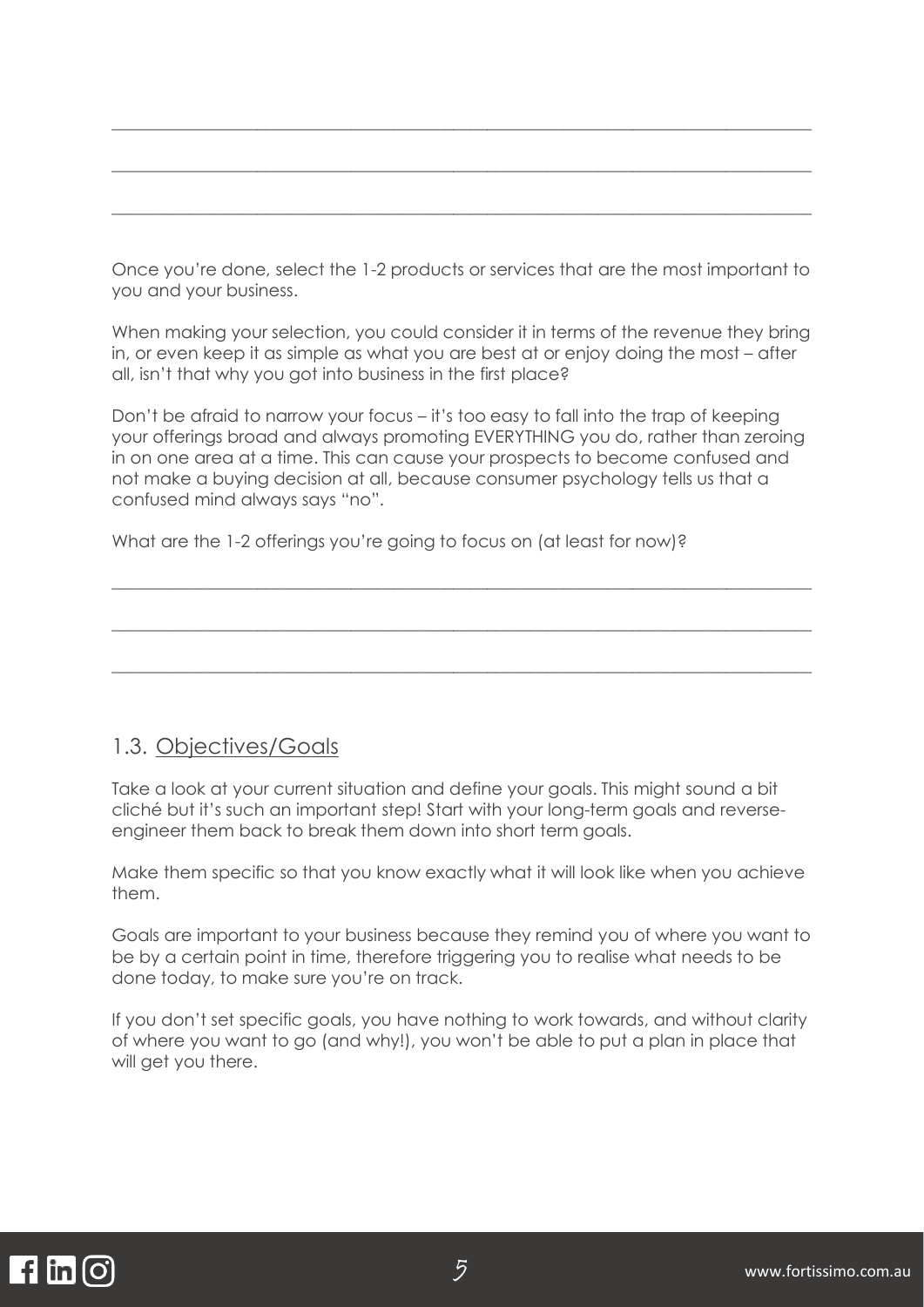What do you want your business to achieve over the next 5 years/3 years/12 months/6 months, and in the next quarter/month?

#### 5 Years:

| 3 Years:   |  |  |  |
|------------|--|--|--|
|            |  |  |  |
|            |  |  |  |
|            |  |  |  |
|            |  |  |  |
| 12 Months: |  |  |  |
|            |  |  |  |
|            |  |  |  |
|            |  |  |  |
|            |  |  |  |
| 6 Months:  |  |  |  |
|            |  |  |  |
|            |  |  |  |
|            |  |  |  |
|            |  |  |  |
| 3 Months:  |  |  |  |
|            |  |  |  |
|            |  |  |  |
|            |  |  |  |
|            |  |  |  |
| 1 Month:   |  |  |  |
|            |  |  |  |
|            |  |  |  |
|            |  |  |  |
|            |  |  |  |

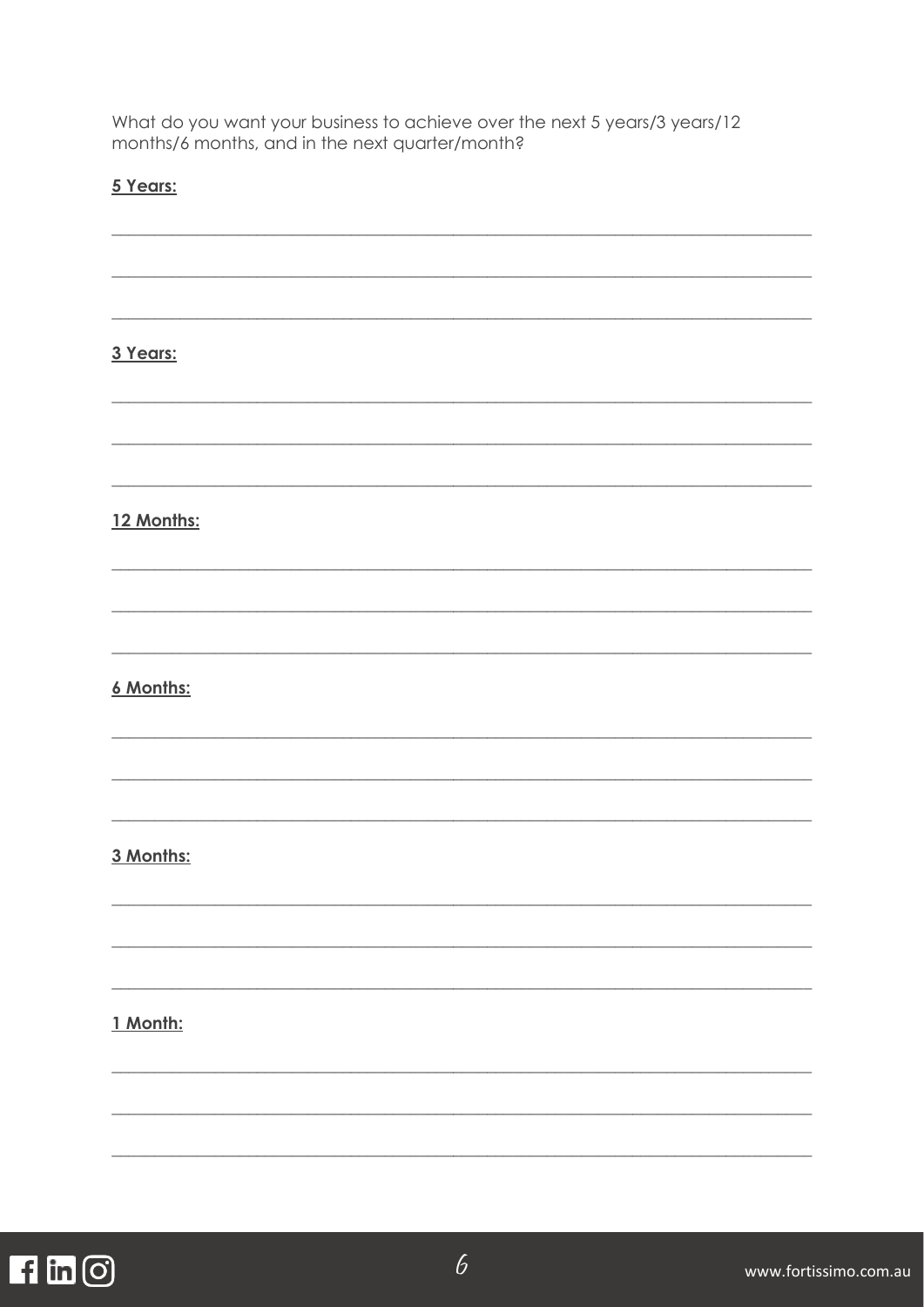What is 1 action you can take each day that will move you closer to each goal over time?

 $\_$  , and the set of the set of the set of the set of the set of the set of the set of the set of the set of the set of the set of the set of the set of the set of the set of the set of the set of the set of the set of th

\_\_\_\_\_\_\_\_\_\_\_\_\_\_\_\_\_\_\_\_\_\_\_\_\_\_\_\_\_\_\_\_\_\_\_\_\_\_\_\_\_\_\_\_\_\_\_\_\_\_\_\_\_\_\_\_\_\_\_\_\_\_\_\_\_\_\_\_\_\_\_\_\_\_\_\_\_\_\_\_\_\_

 $\_$  , and the set of the set of the set of the set of the set of the set of the set of the set of the set of the set of the set of the set of the set of the set of the set of the set of the set of the set of the set of th

#### 1.4. Identifying Your Ideal Client

Who are you talking to?

What kind of person do you like working with?

It's really critical to understand who your target market is, and your ideal client (aka Dream Client). You need to know who is most likely to buy your product or service, because this helps you create an appealing marketing message that will resonate with that particular type of person.

Keep in mind the 1-2 products/services you have decided to focus your efforts on.

For example, is the person most likely to buy your product male or female? What is their age? Where do they live/work? What sort of job do they have? What is their approximate annual income? Their relationship status? How do they spend their free time? Are they buying your product/service for themselves or someone else?

These questions might sound irrelevant but the clearer you can get on whom you're actually targeting, the better your marketing message will end up resonating with them and the more likely they will be to buy from you – because you are speaking THEIR LANGUAGE.

Go as far as visualising your ideal client and giving him or her a name – this will complete the picture for you!

When you're putting together any promotional materials for your business, always go back to your Ideal Client, put yourself in their shoes and experience for yourself how they perceive your offering.

Ideal Client Avatar:

Male or female? \_\_\_\_\_\_\_\_\_\_\_\_\_\_\_\_\_\_\_\_\_\_\_\_\_\_\_\_\_\_\_\_\_\_\_\_\_\_\_\_\_\_\_\_\_\_\_\_\_\_\_\_\_\_\_\_\_\_\_\_\_\_\_\_\_

 $Age?$ 

Where do they live?

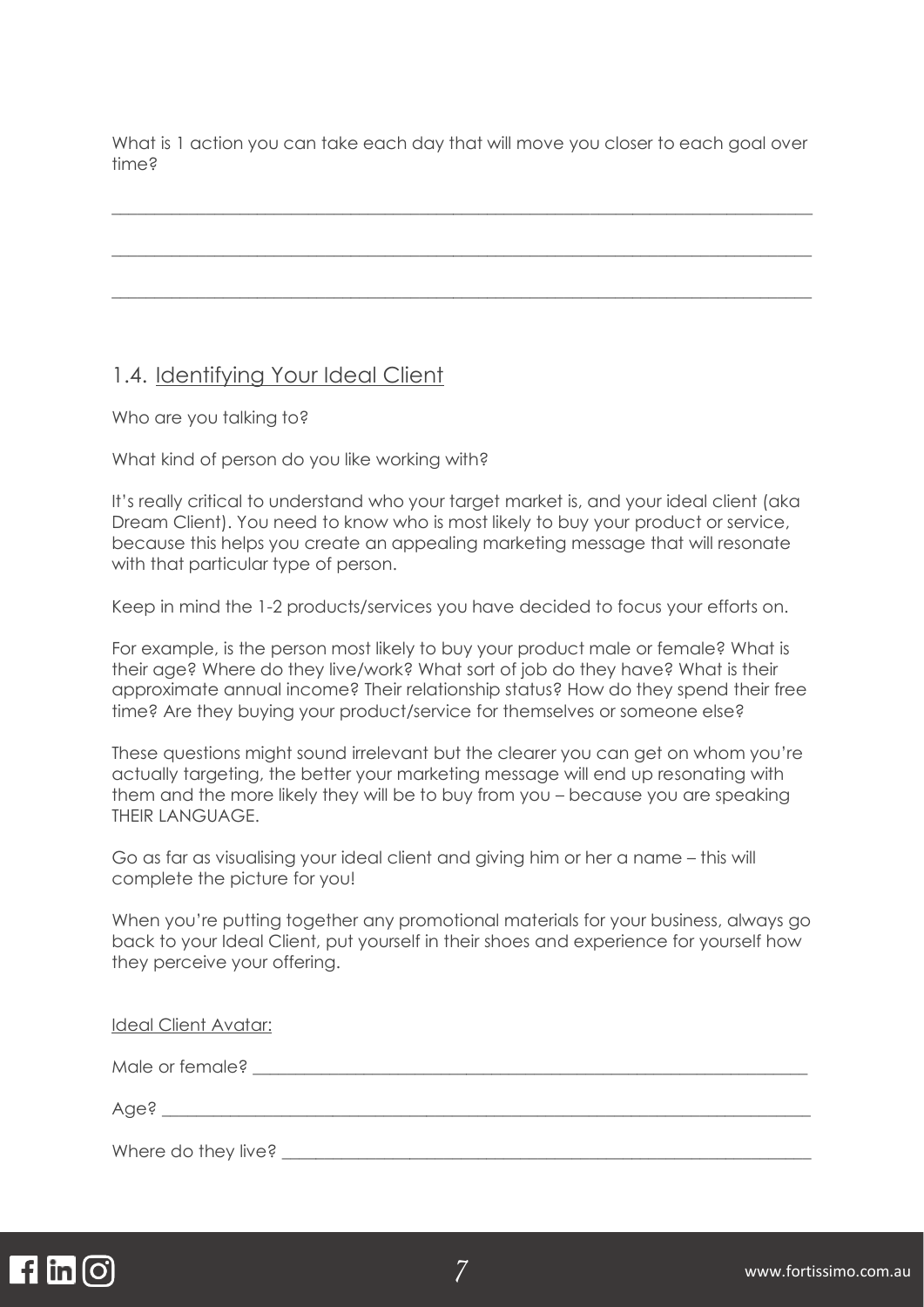| Are they buying your product/service for themselves or someone else? |
|----------------------------------------------------------------------|
|                                                                      |
|                                                                      |

#### 1.5. Your Unique Selling Proposition (USP)

Now you know where you stand in your specific market and whom you're talking to.

So now the big question:

Why should a prospect buy from YOU?

What makes you unique? How are you different? What can you offer your prospect that nobody else can?

This is your promise to the customer, your Unique Selling Proposition (USP) and you absolutely have to have one, because this will form the basis of your marketing message to your target market.

Try and keep it to one succinct sentence.

Example: FedEx Corporation – "When it absolutely, positively has to be there overnight"

How do you help your clients that is different to what your competitors do?



 $\_$  , and the set of the set of the set of the set of the set of the set of the set of the set of the set of the set of the set of the set of the set of the set of the set of the set of the set of the set of the set of th

 $\_$  , and the set of the set of the set of the set of the set of the set of the set of the set of the set of the set of the set of the set of the set of the set of the set of the set of the set of the set of the set of th

 $\_$  , and the set of the set of the set of the set of the set of the set of the set of the set of the set of the set of the set of the set of the set of the set of the set of the set of the set of the set of the set of th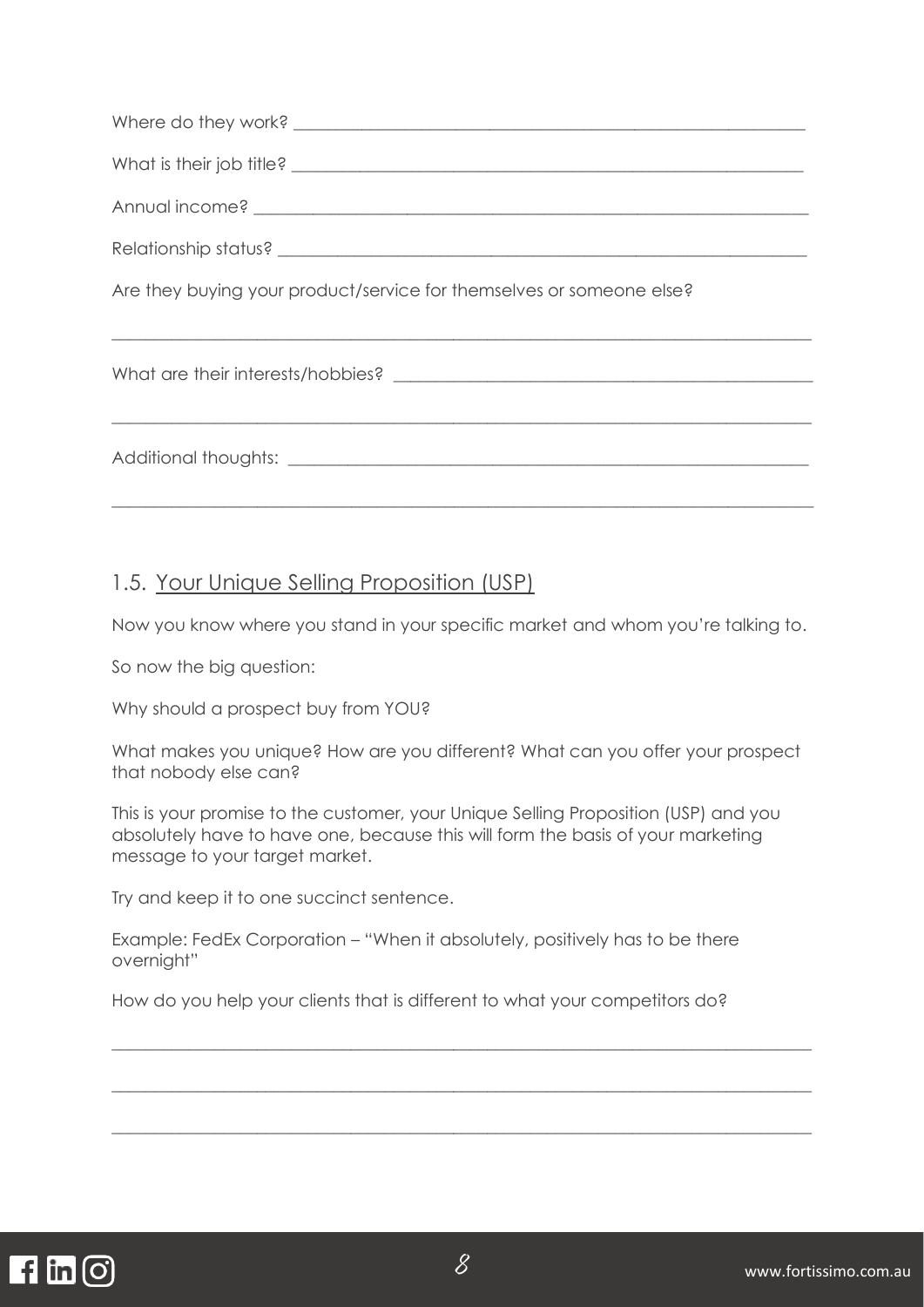## **Step 2: Discover**

The second "D" in the 5D Framework stands for "Discover". In this step, you dive deeper into your Ideal Client's mind and really imagine yourself in their situation.

Through this, you will be able to gain an understanding of what really matters to them and find ways in which you can educate them on how your products or services will be able to help them.

What are 3 problems your Ideal Client faces?

| 1.  | <u> 1980 - Jan Sterling von de Sterling von de Sterling von de Sterling von de Sterling von de Sterling von de S</u> |  |  |
|-----|----------------------------------------------------------------------------------------------------------------------|--|--|
| 2.) |                                                                                                                      |  |  |
| 3.) | <u> 1989 - John Stone, Amerikaansk politiker (</u>                                                                   |  |  |

How does your product or service help them solve these problems?

| 2<br><u>_</u> |  |
|---------------|--|
| 3.            |  |

#### 2.1. Things Your Prospects Need to Know

Once prospects recognise that they have a need for something and make the decision to buy, they naturally research and weigh up their options. Often, however, they don't actually know all there is to know about any given industry, and they base their decisions around what they think they know is important.

In other words, they don't actually know what they don't know.

Being an expert in your field of work, however, you would know a lot more than what your prospect does, and you can use this to educate your prospect on everything they need to know in order to be able to make an informed, intelligent buying decision.

 $\_$  , and the set of the set of the set of the set of the set of the set of the set of the set of the set of the set of the set of the set of the set of the set of the set of the set of the set of the set of the set of th

\_\_\_\_\_\_\_\_\_\_\_\_\_\_\_\_\_\_\_\_\_\_\_\_\_\_\_\_\_\_\_\_\_\_\_\_\_\_\_\_\_\_\_\_\_\_\_\_\_\_\_\_\_\_\_\_\_\_\_\_\_\_\_\_\_\_\_\_\_\_\_\_\_\_\_\_\_\_\_\_\_\_

\_\_\_\_\_\_\_\_\_\_\_\_\_\_\_\_\_\_\_\_\_\_\_\_\_\_\_\_\_\_\_\_\_\_\_\_\_\_\_\_\_\_\_\_\_\_\_\_\_\_\_\_\_\_\_\_\_\_\_\_\_\_\_\_\_\_\_\_\_\_\_\_\_\_\_\_\_\_\_\_\_\_

What are some things your prospects need to know about selecting the best product or service FOR THEM in your industry?

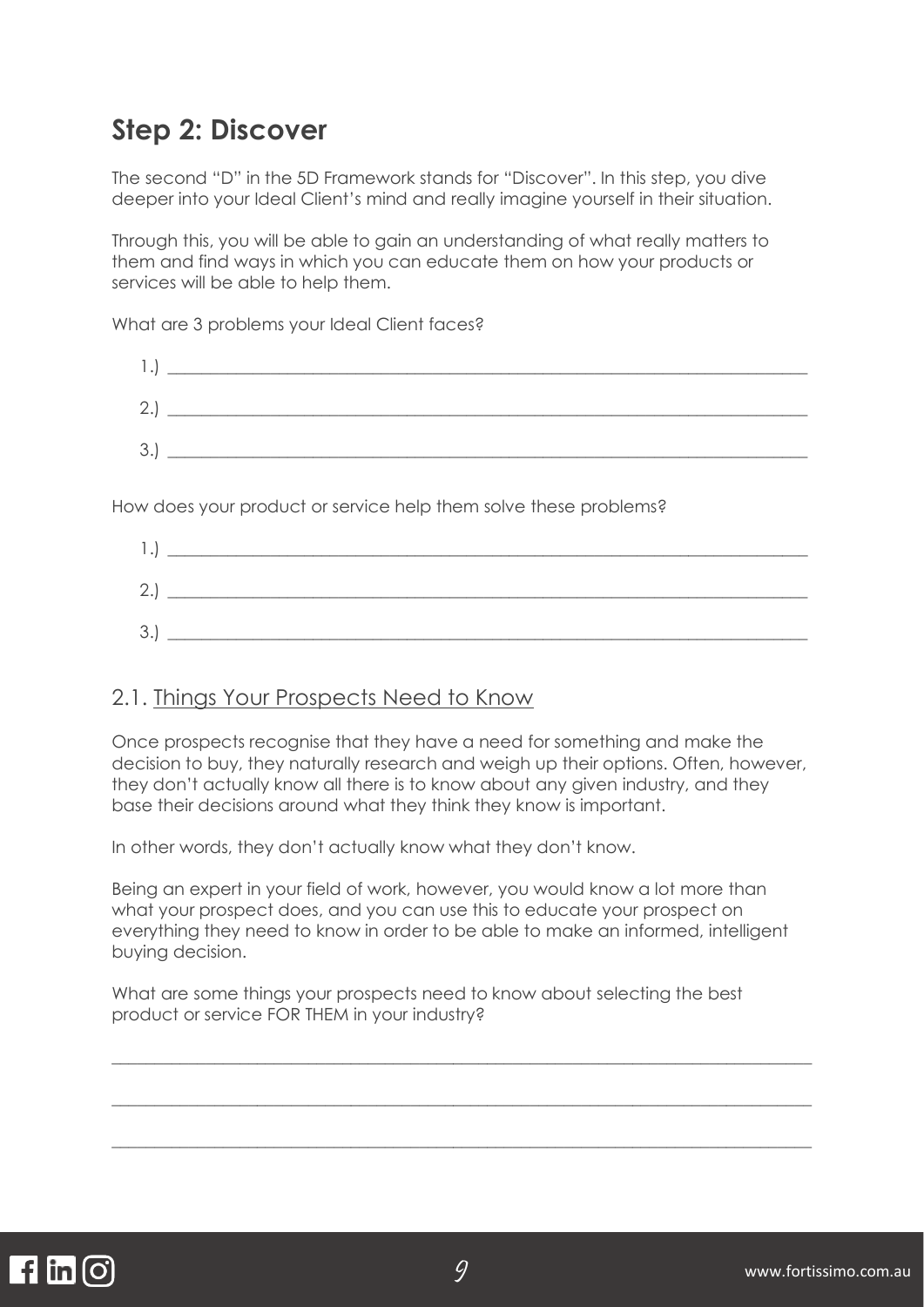Are there any unethical practices being used by some people in your industry that they should be aware of?

\_\_\_\_\_\_\_\_\_\_\_\_\_\_\_\_\_\_\_\_\_\_\_\_\_\_\_\_\_\_\_\_\_\_\_\_\_\_\_\_\_\_\_\_\_\_\_\_\_\_\_\_\_\_\_\_\_\_\_\_\_\_\_\_\_\_\_\_\_\_\_\_\_\_\_\_\_\_\_\_\_\_

 $\_$  , and the set of the set of the set of the set of the set of the set of the set of the set of the set of the set of the set of the set of the set of the set of the set of the set of the set of the set of the set of th

\_\_\_\_\_\_\_\_\_\_\_\_\_\_\_\_\_\_\_\_\_\_\_\_\_\_\_\_\_\_\_\_\_\_\_\_\_\_\_\_\_\_\_\_\_\_\_\_\_\_\_\_\_\_\_\_\_\_\_\_\_\_\_\_\_\_\_\_\_\_\_\_\_\_\_\_\_\_\_\_\_\_

#### 2.2. How Can You Be Their Hero?

With the information you have just compiled, brainstorm some ideas of how you could make this information available to your prospects.

\_\_\_\_\_\_\_\_\_\_\_\_\_\_\_\_\_\_\_\_\_\_\_\_\_\_\_\_\_\_\_\_\_\_\_\_\_\_\_\_\_\_\_\_\_\_\_\_\_\_\_\_\_\_\_\_\_\_\_\_\_\_\_\_\_\_\_\_\_\_\_\_\_\_\_\_\_\_\_\_\_\_

\_\_\_\_\_\_\_\_\_\_\_\_\_\_\_\_\_\_\_\_\_\_\_\_\_\_\_\_\_\_\_\_\_\_\_\_\_\_\_\_\_\_\_\_\_\_\_\_\_\_\_\_\_\_\_\_\_\_\_\_\_\_\_\_\_\_\_\_\_\_\_\_\_\_\_\_\_\_\_\_\_\_

\_\_\_\_\_\_\_\_\_\_\_\_\_\_\_\_\_\_\_\_\_\_\_\_\_\_\_\_\_\_\_\_\_\_\_\_\_\_\_\_\_\_\_\_\_\_\_\_\_\_\_\_\_\_\_\_\_\_\_\_\_\_\_\_\_\_\_\_\_\_\_\_\_\_\_\_\_\_\_\_\_\_

\_\_\_\_\_\_\_\_\_\_\_\_\_\_\_\_\_\_\_\_\_\_\_\_\_\_\_\_\_\_\_\_\_\_\_\_\_\_\_\_\_\_\_\_\_\_\_\_\_\_\_\_\_\_\_\_\_\_\_\_\_\_\_\_\_\_\_\_\_\_\_\_\_\_\_\_\_\_\_\_\_\_

\_\_\_\_\_\_\_\_\_\_\_\_\_\_\_\_\_\_\_\_\_\_\_\_\_\_\_\_\_\_\_\_\_\_\_\_\_\_\_\_\_\_\_\_\_\_\_\_\_\_\_\_\_\_\_\_\_\_\_\_\_\_\_\_\_\_\_\_\_\_\_\_\_\_\_\_\_\_\_\_\_\_

## **Step 3: Design**

Step 3 in the 5D Framework is "Design". In this step, you set up all the tools you need and create assets to help you generate more leads.

This is essentially background work at this stage, however it is vital to get your assets ready in a systematic way before putting them to use, because they often interlink with one another and together can form a powerful, integrated marketing mix for your business.

#### 3.1. Your Irresistible Offer

Develop a special offer for new clients based on the 1-2 products you decided were going to be your focus for now. You now know exactly who you're talking to, what your ideal client looks like, and what keeps them awake at night with worry.

Based on all these insights, create an offer that would really appeal to this person and offer them real value, and that would generously demonstrate the quality of your products/services.

Consider different variations of offers, including "buy more, get more for less", discounts, gift with purchase or other value-creating options, but remember to

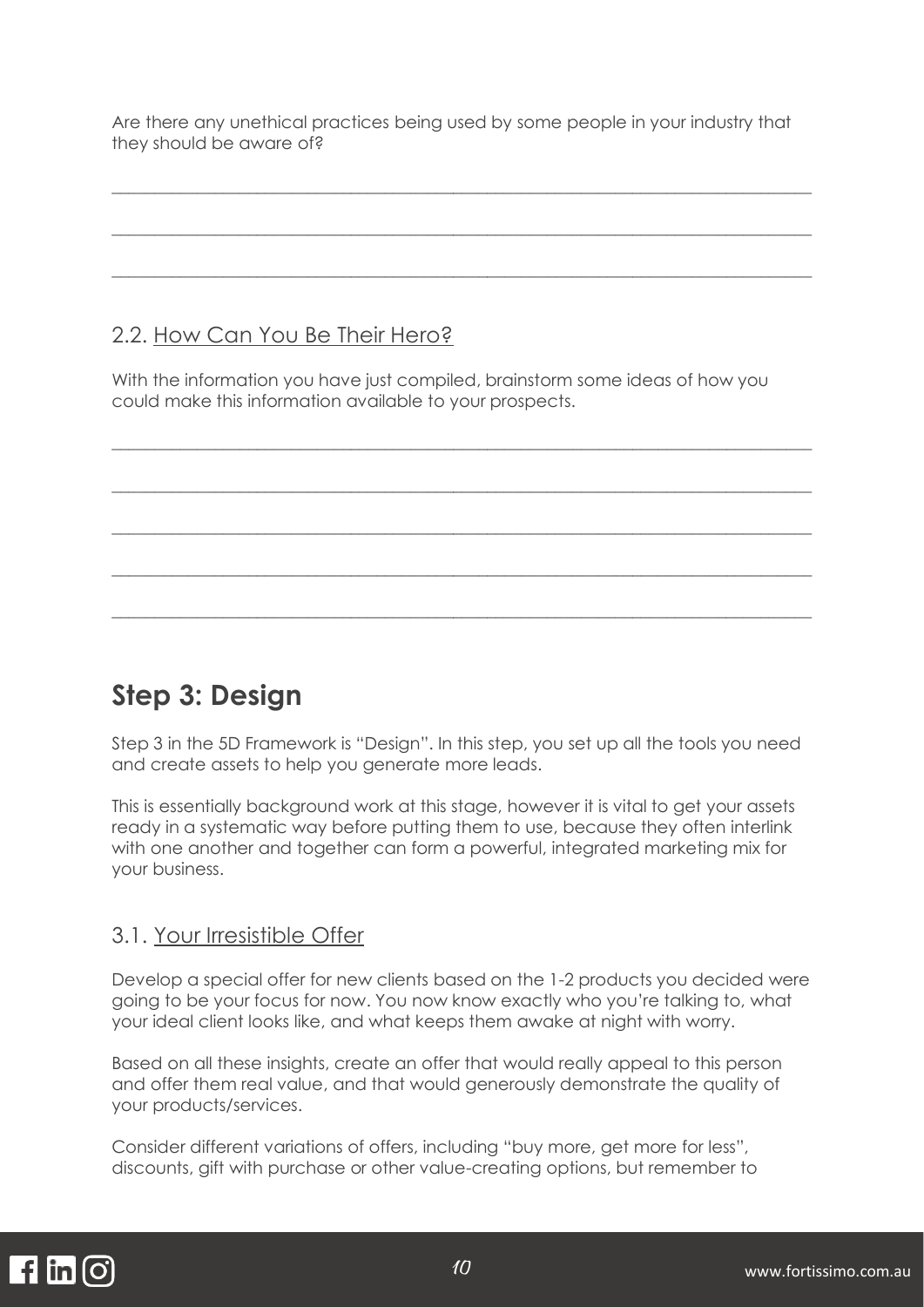ALWAYS keep your Ideal Client in mind – what would really appeal to THEM in a way that buying your product or service would be a no-brainer? (Also, don't fall into the trap of thinking it's all about the price… In a lot of cases you could actually be doing yourself a disservice by offering discounts!)

Also keep in mind your client's lifetime value to your business – don't just look at the value of the first sale because most likely, if they're happy with you, they could come back repeatedly.

\_\_\_\_\_\_\_\_\_\_\_\_\_\_\_\_\_\_\_\_\_\_\_\_\_\_\_\_\_\_\_\_\_\_\_\_\_\_\_\_\_\_\_\_\_\_\_\_\_\_\_\_\_\_\_\_\_\_\_\_\_\_\_\_\_\_\_\_\_\_\_\_\_\_\_\_\_\_\_\_\_\_

\_\_\_\_\_\_\_\_\_\_\_\_\_\_\_\_\_\_\_\_\_\_\_\_\_\_\_\_\_\_\_\_\_\_\_\_\_\_\_\_\_\_\_\_\_\_\_\_\_\_\_\_\_\_\_\_\_\_\_\_\_\_\_\_\_\_\_\_\_\_\_\_\_\_\_\_\_\_\_\_\_\_

How much does your client spend with you on average in a single transaction?

How many times do they typically buy from you?

Based on this, how much is your average client worth to you in total? (Multiply average spend by average amount of transactions)

With this information now, do you see why it's important to keep the bigger picture in mind, rather than just focusing on that next sale?

\_\_\_\_\_\_\_\_\_\_\_\_\_\_\_\_\_\_\_\_\_\_\_\_\_\_\_\_\_\_\_\_\_\_\_\_\_\_\_\_\_\_\_\_\_\_\_\_\_\_\_\_\_\_\_\_\_\_\_\_\_\_\_\_\_\_\_\_\_\_\_\_\_\_\_\_\_\_\_\_\_\_

So, what is your "Godfather Offer", that your Ideal Client prospect would be silly not to take you up on?!

\_\_\_\_\_\_\_\_\_\_\_\_\_\_\_\_\_\_\_\_\_\_\_\_\_\_\_\_\_\_\_\_\_\_\_\_\_\_\_\_\_\_\_\_\_\_\_\_\_\_\_\_\_\_\_\_\_\_\_\_\_\_\_\_\_\_\_\_\_\_\_\_\_\_\_\_\_\_\_\_\_\_

\_\_\_\_\_\_\_\_\_\_\_\_\_\_\_\_\_\_\_\_\_\_\_\_\_\_\_\_\_\_\_\_\_\_\_\_\_\_\_\_\_\_\_\_\_\_\_\_\_\_\_\_\_\_\_\_\_\_\_\_\_\_\_\_\_\_\_\_\_\_\_\_\_\_\_\_\_\_\_\_\_\_

\_\_\_\_\_\_\_\_\_\_\_\_\_\_\_\_\_\_\_\_\_\_\_\_\_\_\_\_\_\_\_\_\_\_\_\_\_\_\_\_\_\_\_\_\_\_\_\_\_\_\_\_\_\_\_\_\_\_\_\_\_\_\_\_\_\_\_\_\_\_\_\_\_\_\_\_\_\_\_\_\_\_

#### 3.2. Risk Reversal

Risk reversal is an extension of your irresistible offer. With risk reversal, what you are doing is making it even easier for your prospect to buy from you, because you are significantly reducing the perceived risk that they face in making the purchase.

Ways in which you can do this include offering money back guarantees on your work for a period of time, free trials, etc.

How will you reduce your prospects' perceived risk and help them make they decision to buy from you, easier?



 $\_$  , and the set of the set of the set of the set of the set of the set of the set of the set of the set of the set of the set of the set of the set of the set of the set of the set of the set of the set of the set of th

\_\_\_\_\_\_\_\_\_\_\_\_\_\_\_\_\_\_\_\_\_\_\_\_\_\_\_\_\_\_\_\_\_\_\_\_\_\_\_\_\_\_\_\_\_\_\_\_\_\_\_\_\_\_\_\_\_\_\_\_\_\_\_\_\_\_\_\_\_\_\_\_\_\_\_\_\_\_\_\_\_\_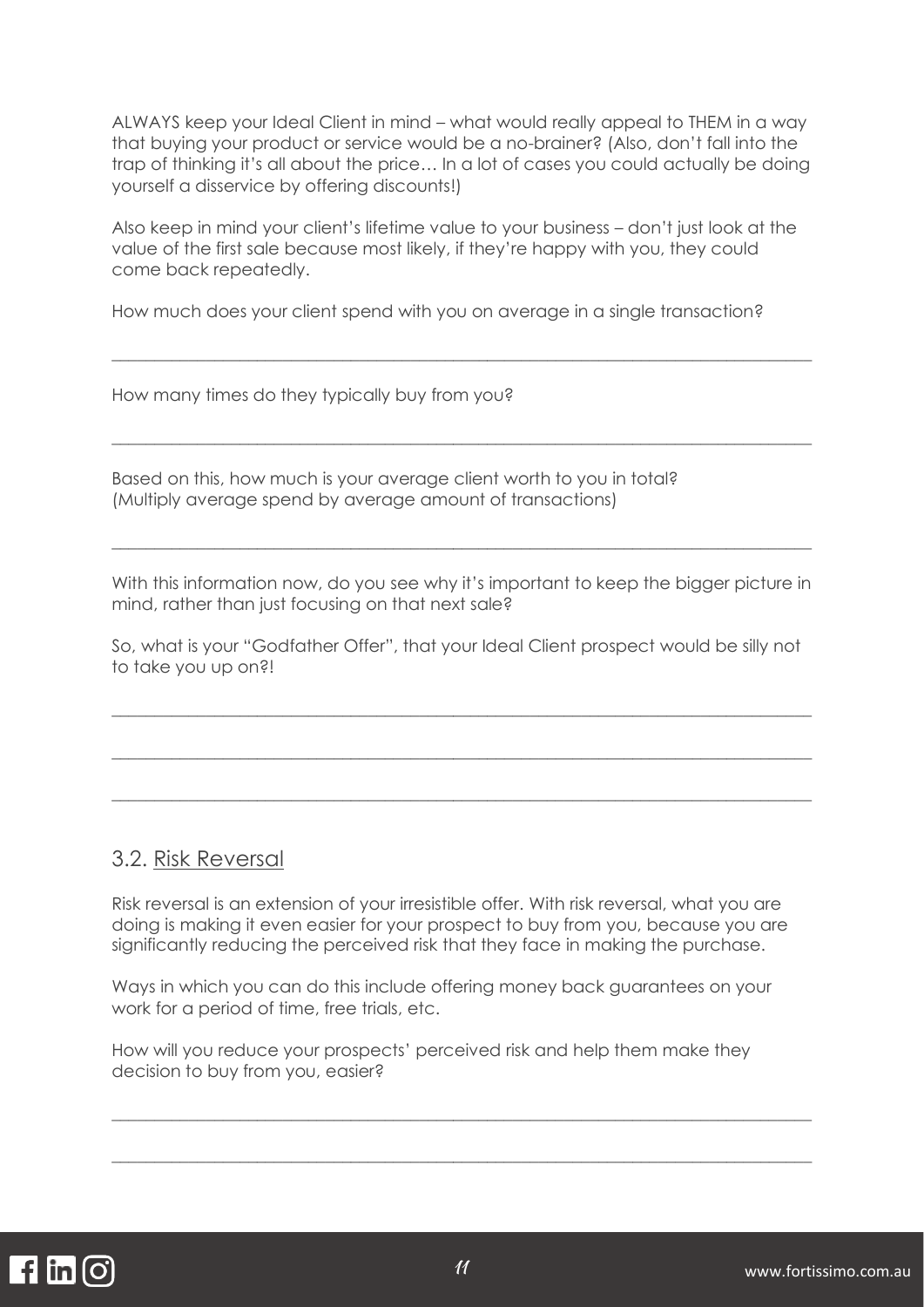#### 3.4. Educational Gated Assets (aka Lead Magnets)

With the information you brainstormed in Step 2: Discover, you would already be well-equipped to develop a gated asset (also known as a "lead magnet") for your website. Gated assets are digital files that prospects can download from your website or request to have sent to them in an email, in exchange for their email address.

The purpose of having at least one gated asset (consumer awareness guide, whitepaper, how-to guide, etc.) is to enable you to demonstrate your expertise and continuously grow your list of prospects that you can then continue to nurture and sell to, over time.

With this in mind, what kind of gated asset could you produce that your Ideal Client would find valuable and be willing to give you their details for?

\_\_\_\_\_\_\_\_\_\_\_\_\_\_\_\_\_\_\_\_\_\_\_\_\_\_\_\_\_\_\_\_\_\_\_\_\_\_\_\_\_\_\_\_\_\_\_\_\_\_\_\_\_\_\_\_\_\_\_\_\_\_\_\_\_\_\_\_\_\_\_\_\_\_\_\_\_\_\_\_\_\_

\_\_\_\_\_\_\_\_\_\_\_\_\_\_\_\_\_\_\_\_\_\_\_\_\_\_\_\_\_\_\_\_\_\_\_\_\_\_\_\_\_\_\_\_\_\_\_\_\_\_\_\_\_\_\_\_\_\_\_\_\_\_\_\_\_\_\_\_\_\_\_\_\_\_\_\_\_\_\_\_\_\_

\_\_\_\_\_\_\_\_\_\_\_\_\_\_\_\_\_\_\_\_\_\_\_\_\_\_\_\_\_\_\_\_\_\_\_\_\_\_\_\_\_\_\_\_\_\_\_\_\_\_\_\_\_\_\_\_\_\_\_\_\_\_\_\_\_\_\_\_\_\_\_\_\_\_\_\_\_\_\_\_\_\_

As a next step, make it a priority to produce this document so you have it ready for when you are ready to promote it and generate leads.

## **Step 4: Develop**

In this step, you will develop a proper marketing plan, identifying the most pragmatic avenues to use in order to reach your Ideal Client prospects.

#### 4.1. Selecting the Right Marketing Channels

Here you are looking to find the most appropriate distribution channels for your marketing message.

Think of your Ideal Client that you defined earlier. Based on this, where is this person likely to spend their time?

Are they likely to be on social media (if so, which platforms?), or would they be more inclined to read a newspaper? Or do they spend a lot of time driving in the car, listening to the radio? Which station? What about TV?

Would they be interested in the products for themselves or for their work?

Essentially: where and how would they be receptive to hearing your marketing message?

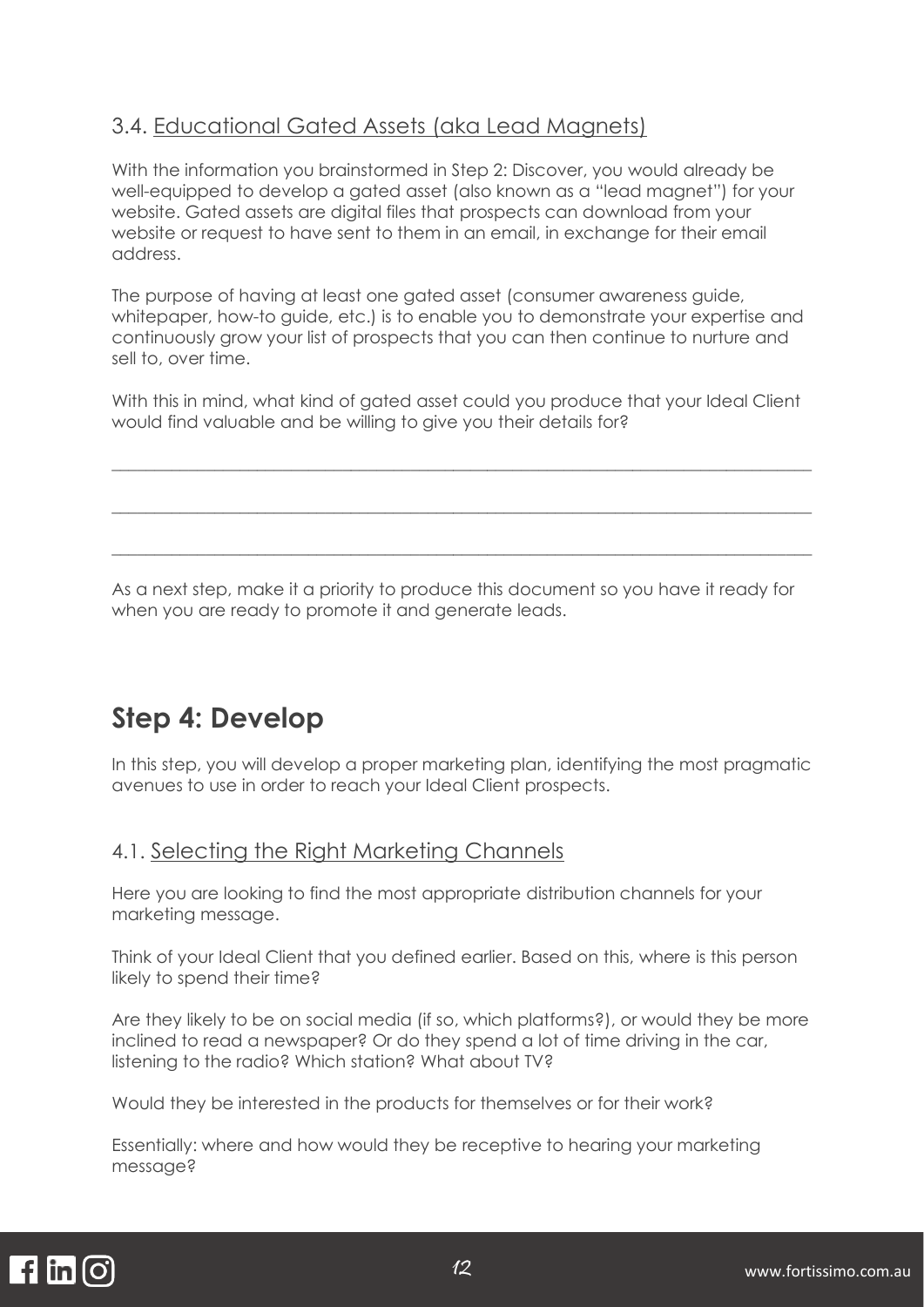Obviously, cost will play a role here too, and you will most likely already have a good grasp on what sort of money you can and want to spend.

\_\_\_\_\_\_\_\_\_\_\_\_\_\_\_\_\_\_\_\_\_\_\_\_\_\_\_\_\_\_\_\_\_\_\_\_\_\_\_\_\_\_\_\_\_\_\_\_\_\_\_\_\_\_\_\_\_\_\_\_\_\_\_\_\_\_\_\_\_\_\_\_\_\_\_\_\_\_\_\_\_\_

\_\_\_\_\_\_\_\_\_\_\_\_\_\_\_\_\_\_\_\_\_\_\_\_\_\_\_\_\_\_\_\_\_\_\_\_\_\_\_\_\_\_\_\_\_\_\_\_\_\_\_\_\_\_\_\_\_\_\_\_\_\_\_\_\_\_\_\_\_\_\_\_\_\_\_\_\_\_\_\_\_\_

 $\_$  , and the set of the set of the set of the set of the set of the set of the set of the set of the set of the set of the set of the set of the set of the set of the set of the set of the set of the set of the set of th

\_\_\_\_\_\_\_\_\_\_\_\_\_\_\_\_\_\_\_\_\_\_\_\_\_\_\_\_\_\_\_\_\_\_\_\_\_\_\_\_\_\_\_\_\_\_\_\_\_\_\_\_\_\_\_\_\_\_\_\_\_\_\_\_\_\_\_\_\_\_\_\_\_\_\_\_\_\_\_\_\_\_

 $\_$  , and the set of the set of the set of the set of the set of the set of the set of the set of the set of the set of the set of the set of the set of the set of the set of the set of the set of the set of the set of th

For example, if you're a small business just starting out, a \$20,000 radio advertising campaign might not quite be in the budget, so work with what you can while keeping in mind the value your customer will bring to your business.

\_\_\_\_\_\_\_\_\_\_\_\_\_\_\_\_\_\_\_\_\_\_\_\_\_\_\_\_\_\_\_\_\_\_\_\_\_\_\_\_\_\_\_\_\_\_\_\_\_\_\_\_\_\_\_\_\_\_\_\_\_\_\_\_\_\_\_\_\_\_\_\_\_\_\_\_\_\_\_\_\_\_\_\_\_\_\_\_\_\_

\_\_\_\_\_\_\_\_\_\_\_\_\_\_\_\_\_\_\_\_\_\_\_\_\_\_\_\_\_\_\_\_\_\_\_\_\_\_\_\_\_\_\_\_\_\_\_\_\_\_\_\_\_\_\_\_\_\_\_\_\_\_\_\_\_\_\_\_\_\_\_\_\_\_\_\_\_\_\_\_\_\_\_\_\_\_\_\_\_\_

\_\_\_\_\_\_\_\_\_\_\_\_\_\_\_\_\_\_\_\_\_\_\_\_\_\_\_\_\_\_\_\_\_\_\_\_\_\_\_\_\_\_\_\_\_\_\_\_\_\_\_\_\_\_\_\_\_\_\_\_\_\_\_\_\_\_\_\_\_\_\_\_\_\_\_\_\_\_\_\_\_\_\_\_\_\_\_\_\_\_

Which forms of media/advertising make sense for you focus on for now?

#### 4.2. Strategic Marketing Campaigns

Now you'll start mapping out your plan but take a slight step back first.

In light of the work you did in Step 1 (Discover) – how does your current marketing presence measure up?

Are the products/services you've decided to focus on properly (and clearly) presented on your current website/flyers/social media?

How about your Ideal Client – does the tone in which you're presenting yourself speak to them, or are you realising you may need to change things up a bit to find the right message to convey?

 $\_$  , and the set of the set of the set of the set of the set of the set of the set of the set of the set of the set of the set of the set of the set of the set of the set of the set of the set of the set of the set of th

\_\_\_\_\_\_\_\_\_\_\_\_\_\_\_\_\_\_\_\_\_\_\_\_\_\_\_\_\_\_\_\_\_\_\_\_\_\_\_\_\_\_\_\_\_\_\_\_\_\_\_\_\_\_\_\_\_\_\_\_\_\_\_\_\_\_\_\_\_\_\_\_\_\_\_\_\_\_\_\_\_\_

 $\_$  , and the set of the set of the set of the set of the set of the set of the set of the set of the set of the set of the set of the set of the set of the set of the set of the set of the set of the set of the set of th

Is there anything you can see you may need to adjust?

These are very important points, but in saying that, they're not your immediate priorities to address right now, so just park them up for a moment.

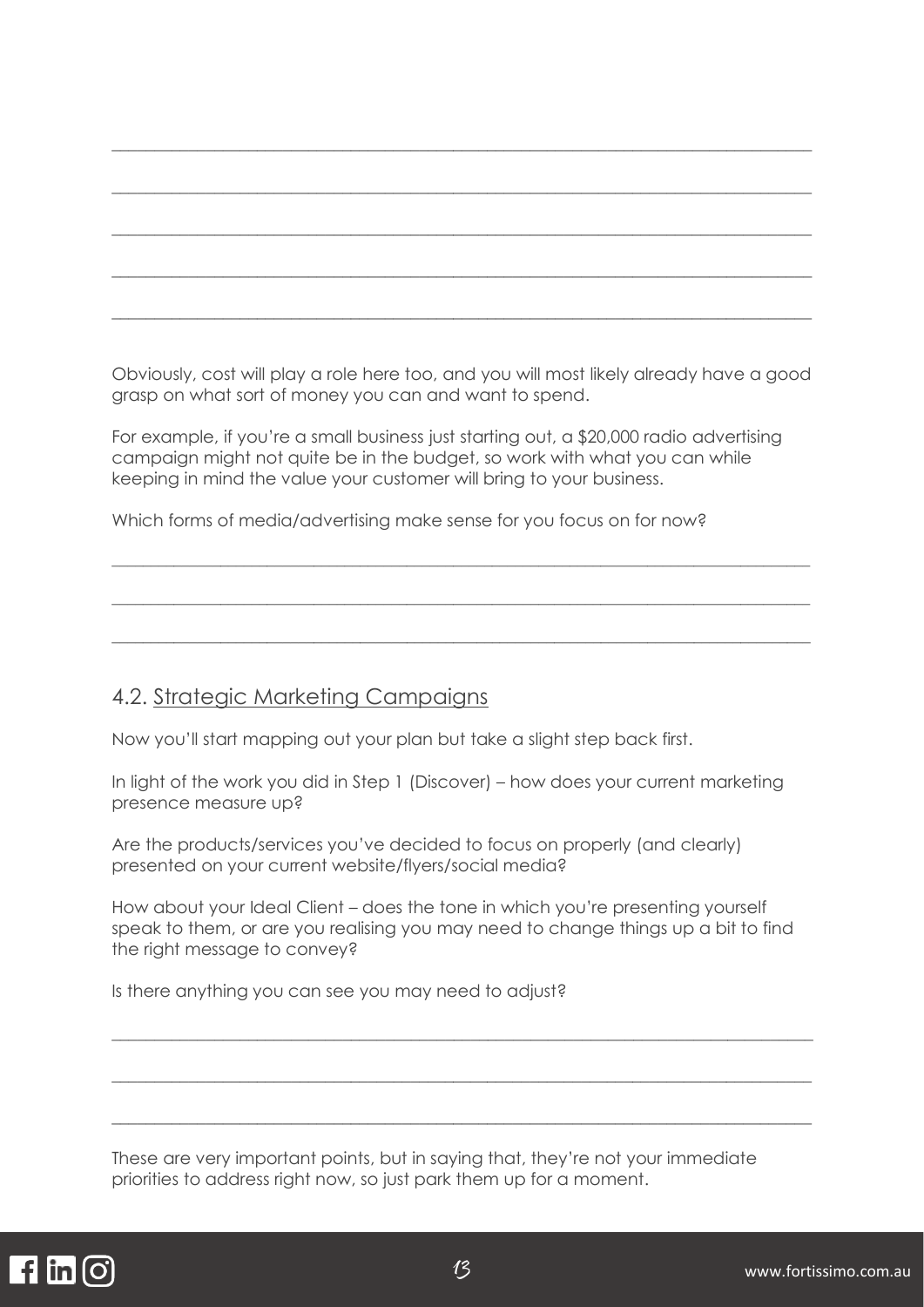Next, look at your previously mentioned 1-2 products/services you've decided to focus on.

How can you promote those products/services and your "Godfather Offer" to your Ideal Client?

This will obviously vary from business to business, but in essence what you want to do is see what channels you can use to convey your offer in the most efficient way to your target market.

 $\_$  , and the set of the set of the set of the set of the set of the set of the set of the set of the set of the set of the set of the set of the set of the set of the set of the set of the set of the set of the set of th

\_\_\_\_\_\_\_\_\_\_\_\_\_\_\_\_\_\_\_\_\_\_\_\_\_\_\_\_\_\_\_\_\_\_\_\_\_\_\_\_\_\_\_\_\_\_\_\_\_\_\_\_\_\_\_\_\_\_\_\_\_\_\_\_\_\_\_\_\_\_\_\_\_\_\_\_\_\_\_\_\_\_

 $\_$  , and the set of the set of the set of the set of the set of the set of the set of the set of the set of the set of the set of the set of the set of the set of the set of the set of the set of the set of the set of th

\_\_\_\_\_\_\_\_\_\_\_\_\_\_\_\_\_\_\_\_\_\_\_\_\_\_\_\_\_\_\_\_\_\_\_\_\_\_\_\_\_\_\_\_\_\_\_\_\_\_\_\_\_\_\_\_\_\_\_\_\_\_\_\_\_\_\_\_\_\_\_\_\_\_\_\_\_\_\_\_\_\_

\_\_\_\_\_\_\_\_\_\_\_\_\_\_\_\_\_\_\_\_\_\_\_\_\_\_\_\_\_\_\_\_\_\_\_\_\_\_\_\_\_\_\_\_\_\_\_\_\_\_\_\_\_\_\_\_\_\_\_\_\_\_\_\_\_\_\_\_\_\_\_\_\_\_\_\_\_\_\_\_\_\_

Consider different forms of advertising, in person marketing/selling, events/expos/other networking opportunities, regular newsletters, etc.

Once you decide on which elements you will incorporate into your plan, map out your next 12 months.

For example, you might choose to post on social media 3 times per week while running a paid promotional ad campaign and emailing a newsletter out to your database once a month.

The aim here is to decide on what you're going to do and when you want to do them. While doing this, also think about timing – at what times during the year would it make sense to run sales-driving campaigns? Christmas? Financial Year End?

Again, this comes down to knowing your Ideal Client and what would best appeal to them.

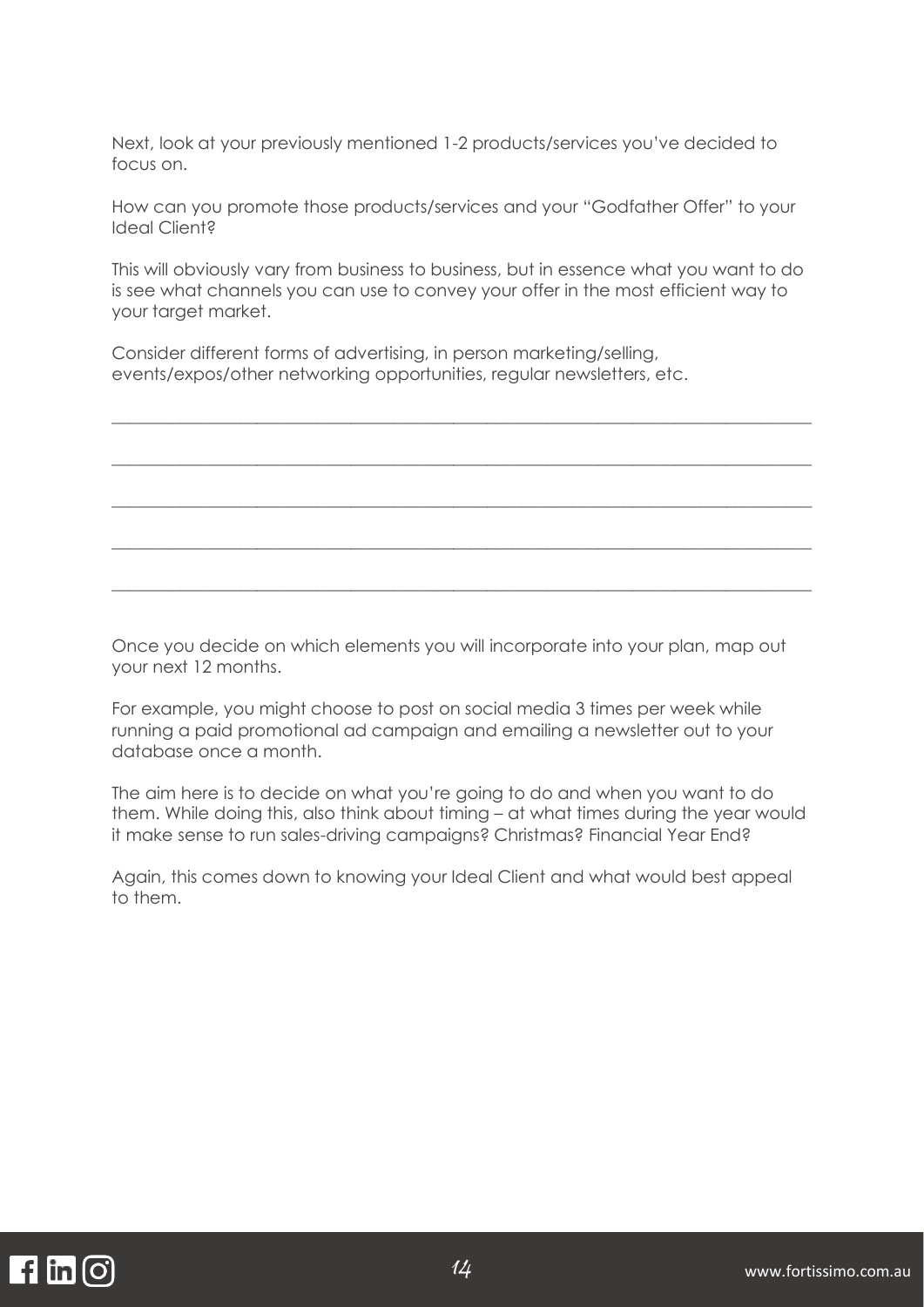### 12 Month Marketing Plan - Overview

|                   | <u> 1999 - Johann Harry Harry Harry Harry Harry Harry Harry Harry Harry Harry Harry Harry Harry Harry Harry Harry H</u>                                                                                                                        |
|-------------------|------------------------------------------------------------------------------------------------------------------------------------------------------------------------------------------------------------------------------------------------|
|                   |                                                                                                                                                                                                                                                |
|                   |                                                                                                                                                                                                                                                |
|                   | <u> 1989 - Johann Harry Harry Harry Harry Harry Harry Harry Harry Harry Harry Harry Harry Harry Harry Harry Harry</u>                                                                                                                          |
|                   | <u> 1989 - Johann Stoff, deutscher Stoff, der Stoff, der Stoff, der Stoff, der Stoff, der Stoff, der Stoff, der S</u><br><u> 1989 - Johann Harry Harry Harry Harry Harry Harry Harry Harry Harry Harry Harry Harry Harry Harry Harry Harry</u> |
| Month 5: ________ | <u> 1989 - Jan James James Barnett, amerikan berlindar (h. 1989).</u>                                                                                                                                                                          |
|                   |                                                                                                                                                                                                                                                |

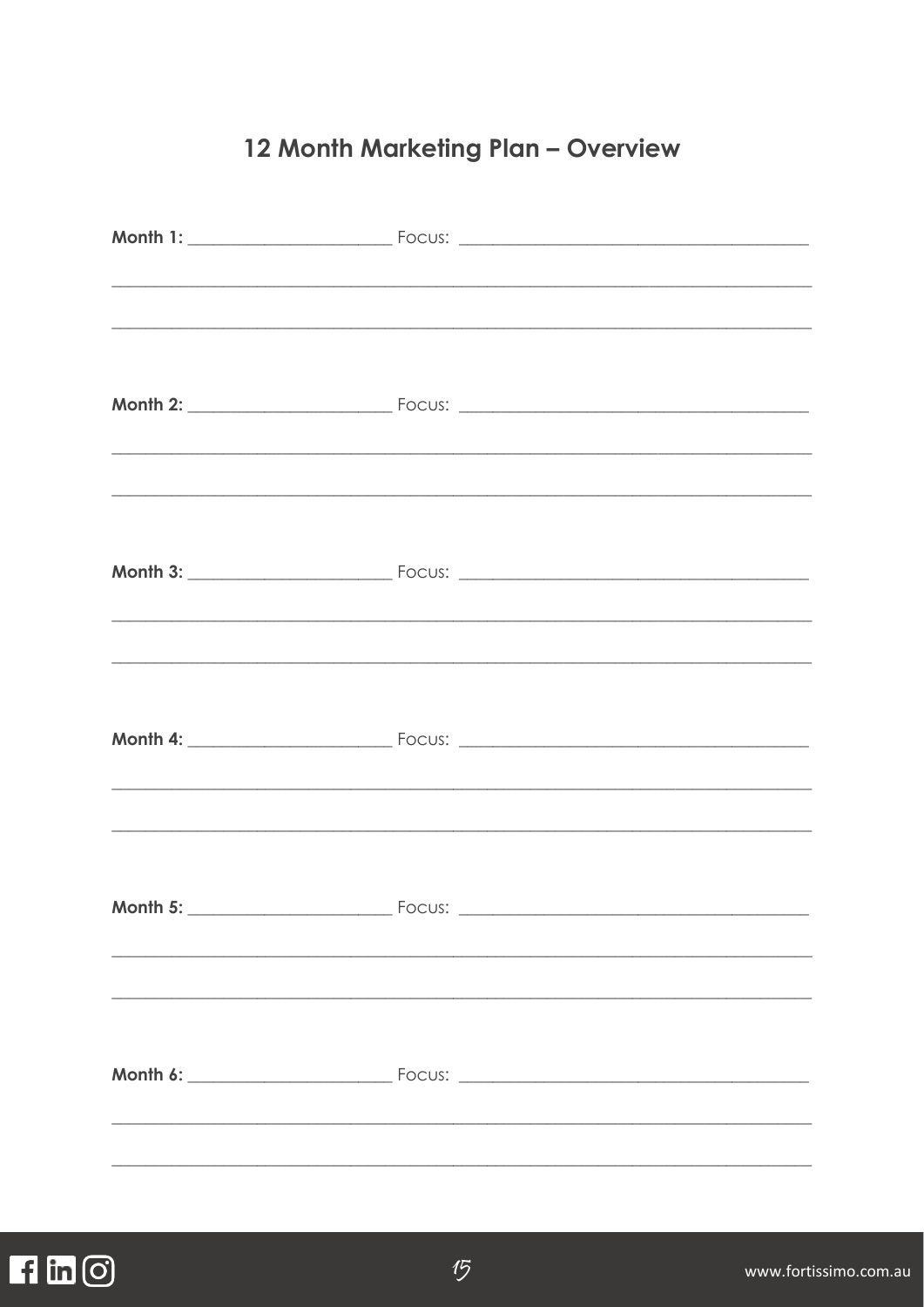| <u> 1999 - Johann Harry Harry Harry Harry Harry Harry Harry Harry Harry Harry Harry Harry Harry Harry Harry Harry H</u> |
|-------------------------------------------------------------------------------------------------------------------------|
| <u> 1999 - Jan James James James James James James James James James James James James James James James James J</u>    |
| <u> 1999 - Jan James James James James James James James James James James James James James James James James J</u>    |
| <u> 1999 - Johann Harry Harry Harry Harry Harry Harry Harry Harry Harry Harry Harry Harry Harry Harry Harry Harry H</u> |
|                                                                                                                         |
|                                                                                                                         |

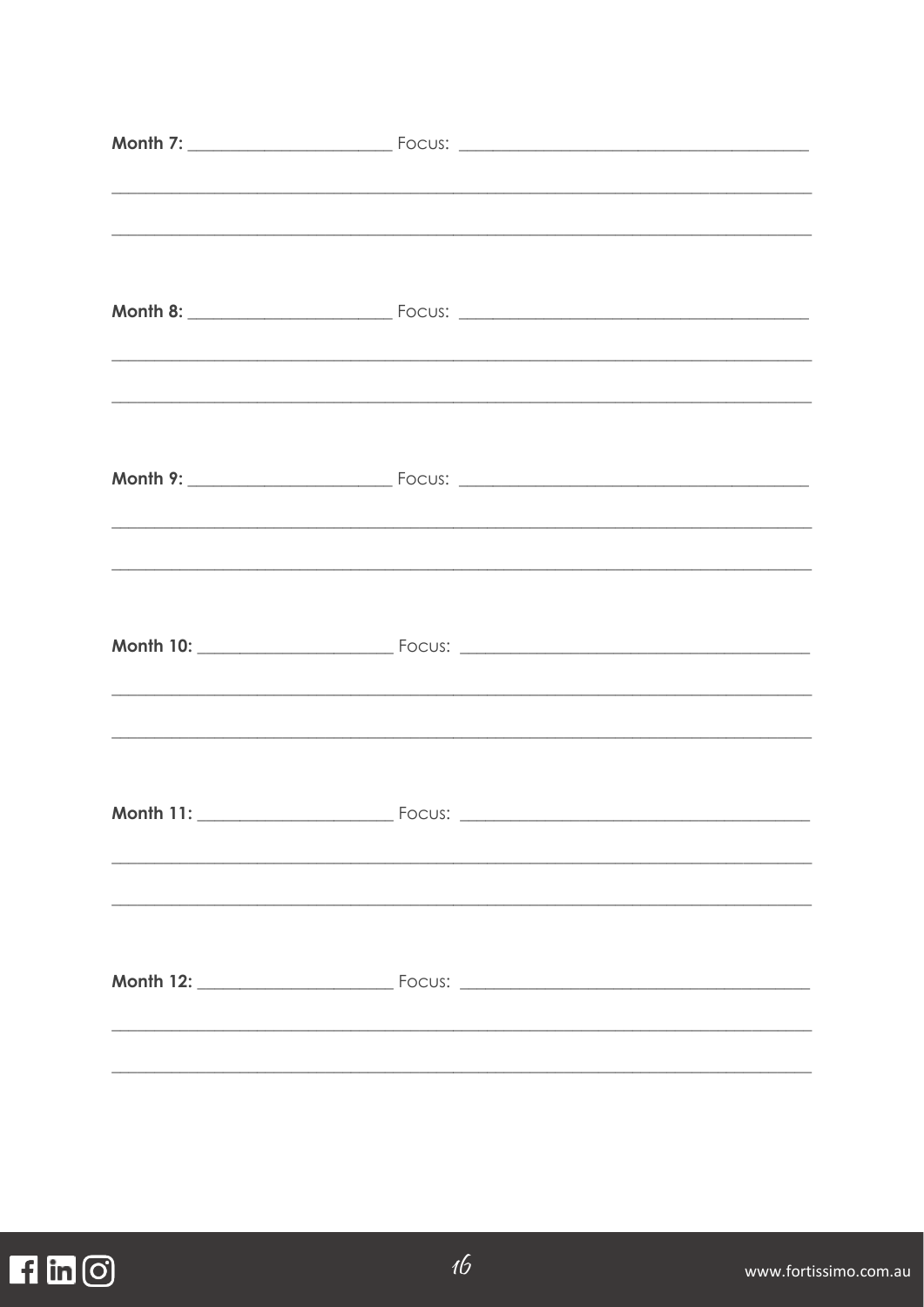## **Step 5: Deploy**

This step might sound overly simplistic because essentially, it's just about putting your plan into action and making sure it actually gets implemented.

Nevertheless, it's a crucial step, and one that will guarantee you get the results you're after, hence why it forms part of the 5D Framework.

Working through the previous steps alone will not get you the results you're after, because the best laid out plans are worthless if we don't action them!

#### 5.1. Getting It Done

So, knowing that you're a business owner and inherently busy with "not enough hours in the day", think about how you can make sure your plan gets executed… Will you be doing this yourself or outsourcing it to a team member or third party? If you are implementing it yourself, how will you manage your time to make sure you deliver on your own promise to your business (and yourself)?

How will you ensure your marketing plan will be actioned?

We've found it to be extremely productive to set aside a certain amount of time at a set time every day, to make sure we follow through on our own plan. This is usually first thing in the morning, however of course this would vary from business to business, so just try a few different options and see what works best for you.

\_\_\_\_\_\_\_\_\_\_\_\_\_\_\_\_\_\_\_\_\_\_\_\_\_\_\_\_\_\_\_\_\_\_\_\_\_\_\_\_\_\_\_\_\_\_\_\_\_\_\_\_\_\_\_\_\_\_\_\_\_\_\_\_\_\_\_\_\_\_\_\_\_\_\_\_\_\_\_\_\_\_

 $\_$  , and the set of the set of the set of the set of the set of the set of the set of the set of the set of the set of the set of the set of the set of the set of the set of the set of the set of the set of the set of th

As with anything, consistency is the key!

#### 5.2. Scheduling & Automation

There are ways in which you can leverage your time, so you don't have to constantly think about your marketing activities.

Some examples:

Platforms such as Hootsuite will let you schedule a number of social media posts in advance for free and email platforms such as Mailchimp will allow you to schedule newsletters in advance.

You can develop automated email follow-up sequences to help you stay in touch with prospects that downloaded your gated asset, so that when they are ready to buy, you will still be top of mind.